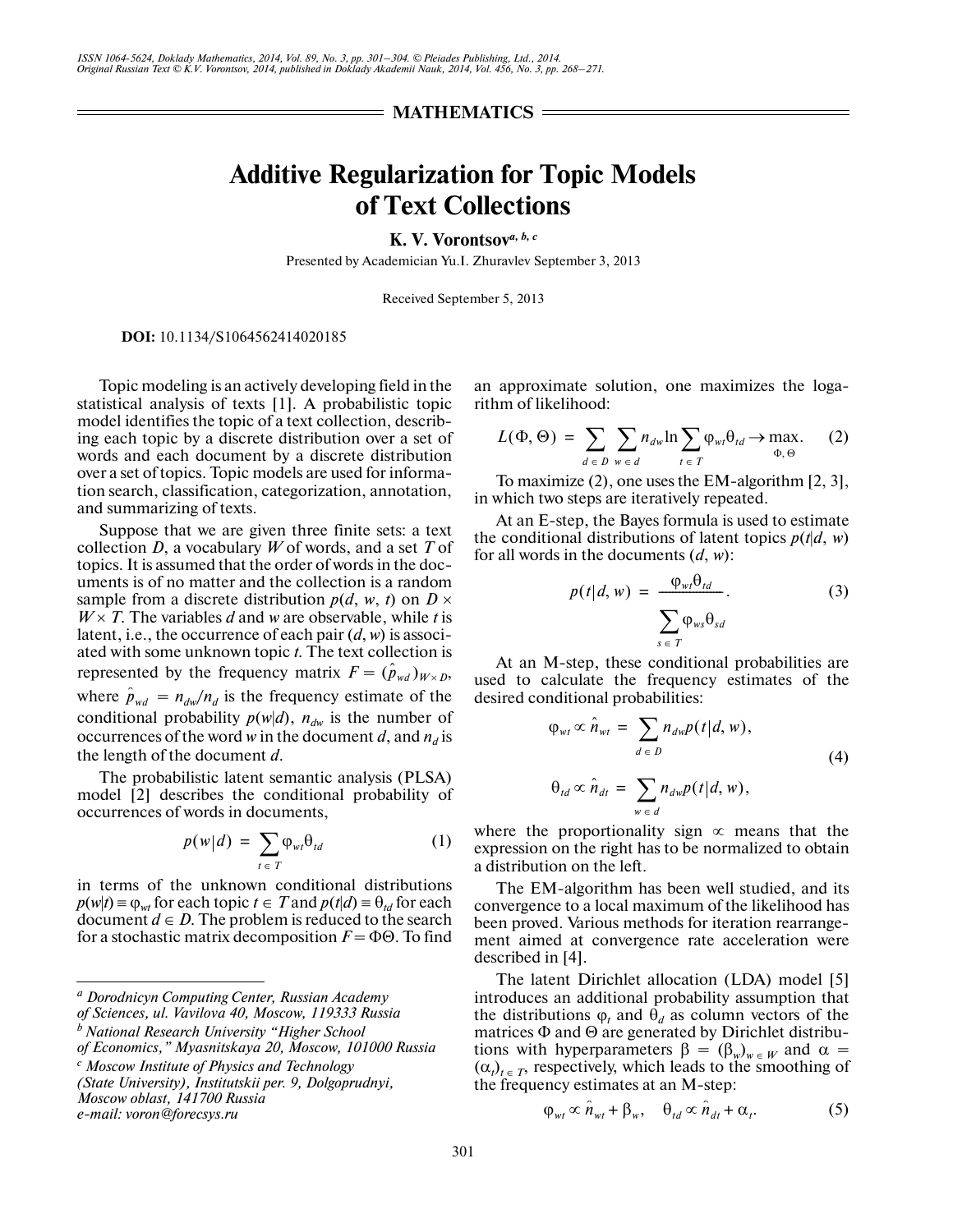The other differences between EM-like algorithms for the PLSA and LDA models are subsidiary [3]. Moreover, their known modifications can be applied to both models [4].

The LDA model has become de facto a basis for hundreds of modifications adapted to a wide variety of problems. At the same time, LDA generates two open problems, which are rarely mentioned in the litera ture.

First, a priori Dirichlet distributions and their gen eralizations—the Dirichlet and Pitman–Yor pro cesses—have weak linguistic justification and do not model any phenomena in natural languages. Their application is caused only by mathematical conve nience, i.e., by the possibility of analytical integration over the parameter space of the model in the case of Bayesian inference.

Second, applications need composite models satis fying a large number of functional requirements [1]. Specifically, scientific search of large collections of publications requires a model that is simultaneously hierarchical, dynamical, *n*-gram, sparse, robust, mul tilingual, etc. Bayesian inference becomes too cumbersome when it combines more than two or three requirements in a single model. Such models have not yet been considered in the literature.

Thus, there is necessity of developing new princi ples of the design of topic models that are free from redundant probabilistic assumptions and simplify the construction of composite models. The proposed the ory of additive regularization of topic models (ARTM) solves these problems.

The stochastic matrix decomposition ΦΘ is not unique and is determined up to nonsingular transfor mation:  $\Phi\Theta = (\Phi S)(S^{-1}\Theta)$ . Thus, the construction of a topic model is an ill-posed problem and regulariza tion has to be used for its solution. Instead of Bayesian regularization, we propose using the more general concept of Tikhonov regularization [6].

Assume that, along with likelihood (2), we need to maximize *n* criteria  $R_i(\Phi, \Theta)$ ,  $i = 1, 2, ..., n$ , which are called regularizers. To solve the multicriteria optimi zation problem, we maximize a linear combination of the criteria  $L$  and  $R_i$  with nonnegative regularization coefficients τ*<sup>i</sup>* :

$$
R(\Phi, \Theta) = \sum_{i=1}^{n} \tau_i R_i(\Phi, \Theta),
$$
  

$$
L(\Phi, \Theta) + R(\Phi, \Theta) \to \max_{\Phi, \Theta}.
$$
 (6)

As before, this problem can be solved using the EM-algorithm, but with the modified M-step for mula:

$$
\varphi_{wt} \propto \left(\hat{n}_{wt} + \varphi_{wt} \frac{\partial R(\Phi, \Theta)}{\partial \varphi_{wt}}\right)_+,
$$
  
\n
$$
\theta_{td} \propto \left(\hat{n}_{dt} + \theta_{td} \frac{\partial R(\Phi, \Theta)}{\partial \theta_{td}}\right)_+.
$$
\n(7)

Adding another regularizer leads to the addition a corresponding term to the M-step formula. Thus, one can construct composite topic models combining many additional requirements, including nonprobabi listic ones.

Below, we give examples of regularizers, some of which are known in the literature (although it is not always obvious that it is a regularizer) and the others are new. The list of regularizers is far from being com plete and is rather illustrative.

1. A *smoothing regularizer* formalizes the require ment that the distributions  $\varphi_t$  and  $\theta_d$  be close to given discrete distributions  $\tilde{\beta}$  and  $\tilde{\alpha}$  in terms of the Kullback–Leibler divergence:

$$
R(\Phi, \Theta) = \beta_0 \sum_{t \in T} \sum_{w \in W} \tilde{\beta}_w \ln \varphi_{wt}
$$

$$
+ \alpha_0 \sum \sum_{t \in T} \tilde{\alpha}_t \ln \theta_{td} \to \max,
$$

 $d \in D$   $t \in T$ 

where  $\beta_0$  and  $\alpha_0$  are regularization coefficients. Differentiating *R* immediately yields formulas (5) for an M-step in LDA if we introduce  $\beta_w = \beta_0 \tilde{\beta}_w$  and  $\alpha_t =$  $\alpha_0 \tilde{\alpha}_t$ . Here, we use neither a priori Dirichlet distributions nor Bayesian inference.

In ARTM theory, the Dirichlet distribution loses its central role. This is only one of possible regularizers, which is neither the best nor as universal as is thought. As a basic model, it is more reasonable to use PLSA, which does not have its own regularizers, and to add problem-oriented regularizers.

2. *Sparsing regularizer.* It is natural to assume that each document and each word is related to a small number of topics. Then, among the probabilities  $\varphi_{wt}$ and  $\theta_{td}$ , many must be zero. This contradicts the LDA model, since the Dirichlet distribution does not admit zero values in the generated vectors.

The sparser the distribution, the lower its entropy. The maximal entropy is possessed by the uniform dis tribution. For this reason, we use a regularizer maxi mizing the divergence between the uniform distribu tion and the desired ones:

$$
R(\Phi,\Theta)
$$

$$
= -\beta \sum_{t \in T} \sum_{w \in W} \ln \varphi_{wt} - \alpha \sum_{d \in D} \sum_{t \in T} \ln \theta_{td} \to \max.
$$

As a result, we obtain an M-step formula that dif fers from a smoothing regularizer in the sign of the parameter and leads to sparsity:

DOKLADY MATHEMATICS Vol. 89 No. 3 2014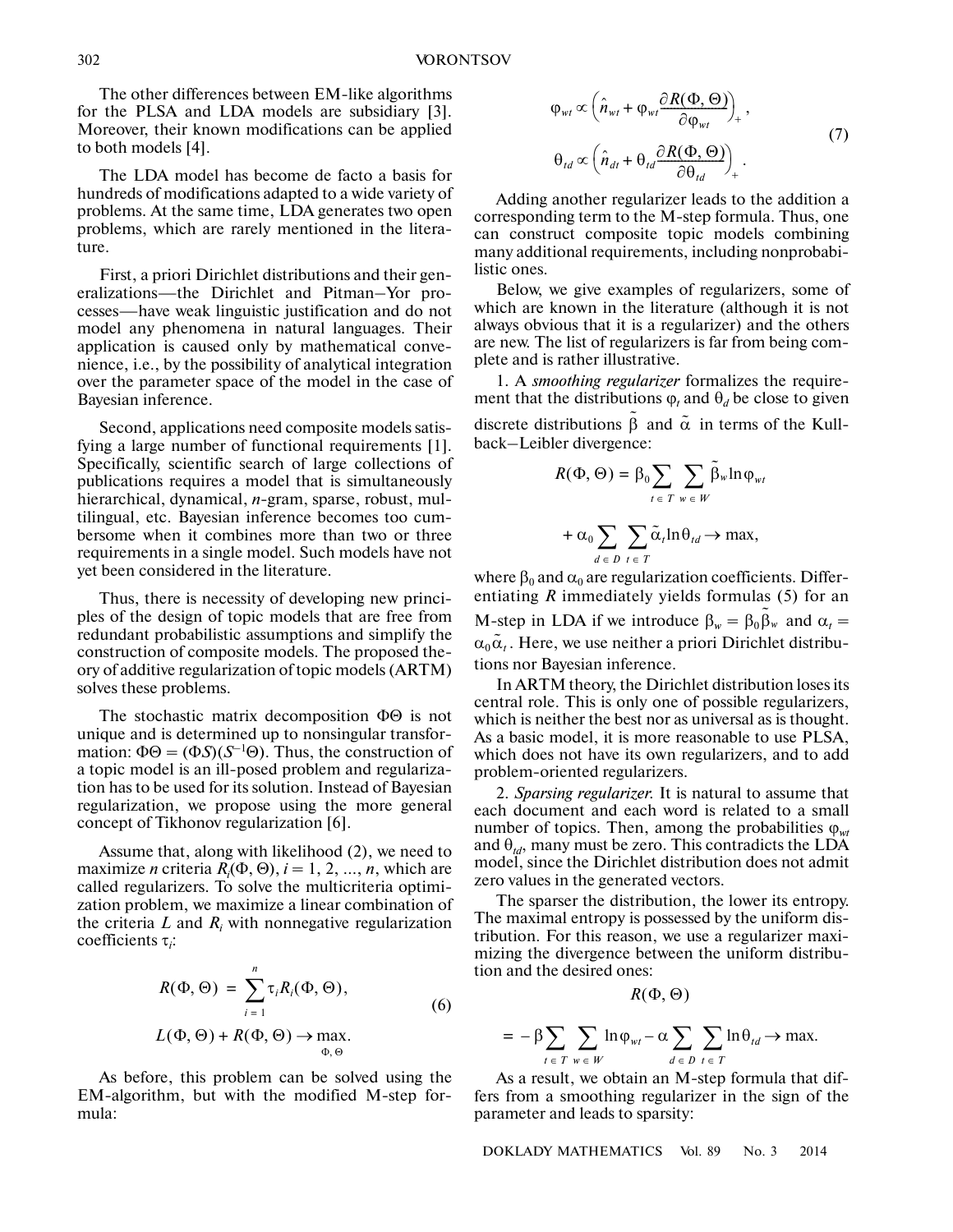$$
\varphi_{wt} \propto (\hat{n}_{wt} - \beta)_+,
$$
  
\n
$$
\theta_{td} \propto (\hat{n}_{dt} - \alpha)_+.
$$

3. *Regularizer for semi-supervised learning.* To improve the interpretability of a topic model, experts can define training data. Suppose that it is known that some of the documents  $d \in D_0$  concern the topics  $T_d \subset T$ and some of the topics  $t \in T_0$  are related to the words  $W_t \subset W$ . Let  $\varphi_{wt}^0$  be a uniform distribution on  $W_t$  and  $\theta_{td}^0$  be a uniform distribution on  $T_{d}$ . Consider the regularizer

$$
R(\Phi,\Theta)
$$

$$
= \tau_1 \sum_{t \in T_0} \sum_{w \in W_t} \varphi_{wt}^0 \ln \varphi_{wt} + \tau_2 \sum_{d \in D_0} \sum_{t \in T_d} \theta_{td}^0 \ln \theta_{td} \to \max.
$$

According to (7), the M-step formulas become

$$
\theta_{td} \propto \hat{n}_{dt} + \tau_1 \theta_{td}^0, \quad d \in D_0;
$$
  

$$
\varphi_{wt} \propto \hat{n}_{wt} + \tau_2 \varphi_{wt}^0, \quad t \in T_0.
$$

This is also a smoothing regularizer, but, in contrast to LDA, it is applied only to those  $\theta_{td}$  and  $\varphi_{wt}$  for which there are training data.

4. *Covariance regularizer for topics.* It is believed that a high dissimilarity between the topics improves the interpretability of a model [7]. A regularizer mini mizing the covariances between the column vectors  $\varphi_t$ ,

$$
R(\Phi) = -\frac{\tau}{2} \sum_{t \in T} \sum_{s \in T \setminus t} \sum_{w \in W} \varphi_{wt} \varphi_{ws} \to \max,
$$

leads to the M-step formula

$$
\varphi_{\mathit{wt}} \propto \left( \hat{n}_{\mathit{wt}} - \tau \varphi_{\mathit{wt}} \sum_{s \; \in \; T \setminus t} \varphi_{\mathit{ws}} \right)_+.
$$

The meaning of this formula is that the conditional probabilities  $\varphi_{wt} = p(w|t)$  are gradually decreased for those words *w* that have higher values of the probability ϕ*ws* in other topics. In the course of iterations of the EM-algorithm, for each word, the probabilities of more significant topics become increasingly higher, while the probabilities of less significant topics decrease and can vanish. Thus, this regularizer is also sparsing. Moreover, it has an additional useful prop erty of grouping stop words in separate topics [7].

5. *Covariance regularizer for documents.* Sometimes there is additional information on the relations between documents of similar topics. For example, these can be documents belonging to the same cate gory or placed placed into the same folder by users of a digital library or referring to each other. Suppose that  $G = \langle D, E \rangle$  is a given directed graph and the graph edges  $(d, c) \in E$  mean that the topics of the document *c* are close to the topics of the document *d*. This assumption is formalized by the regularizer

DOKLADY MATHEMATICS Vol. 89 No. 3 2014

$$
R(\Theta) = \tau \sum_{(d,c) \in E} n_{dc} \sum_{t \in T} \theta_{td} \theta_{tc} \to \max,
$$

where  $n_{dc}$  is a weight of the edge  $(d, c)$ , for example, the number of references to *c* in *d*. In [8] a similar model (LDA–JS) was proposed, in which the maximization of the covariance is replaced by the minimization of the Jensen–Shannon divergence between  $\theta_d$  and  $\theta_c$ . According to (7), the M-step formula for  $\theta_{\text{rd}}$  becomes

$$
\theta_{td} \propto \hat{n}_{dt} + \tau \theta_{td} \sum_{c:(d,c) \in E} n_{dc} \theta_{tc}.
$$

Thus, in the course of iterations, the conditional dis tributions  $\theta_{td} = p(t|d)$  approach the distributions  $\theta_{tc}$  of documents connected to *d*.

6. *Maximization of coherence.* A topic is called coherent if the words occurring most often in it fre quently occur nearby in the documents. The average coherence of the topics is considered a good measure of the interpretability of a topic model. Let *Cu*v be an estimate of the joint occurrence frequency of words  $(u, v) ∈ Q ⊂ W<sup>2</sup>$ . The following M-step formula for the Gibbs sampling algorithm with justification via the generalized Pólya urn model was proposed in [9]:

$$
\varphi_{wt} \propto \hat{n}_{wt} + \tau \sum_{u \in W \setminus w} C_{uw} \hat{n}_{ut}.
$$

It is easy to show that this formula also follows from the regularizer

$$
R(\Phi) = \tau \sum_{t \in T} \sum_{(u, v) \in Q} C_{uv} \hat{n}_{ut} \ln \varphi_{vt} \to \max,
$$

which minimizes the sum of the divergences between each distribution  $\varphi_{vt}$  and its empirical estimate over all words occurring with v.

7. *Maximization of likelihood in classification prob lems.* Suppose that there is additional information on the classification of documents, and it is assumed that the documents of the same class usually have similar topics. As classes, one can use categories, authors, publication years, quoting or quoted authors or docu ments, and users (readers) of documents. Specific models have been developed for all these cases [1]. Assume that each document *d* is associated with a col lection of elements  $C_d$  from a finite set of class labels  $C$ . The problem is to identify the relations between the classes and topics, to improve the quality of the topic model with the help of additional information on clas sifications, and to construct a classification algorithm for new documents. One of the best classification topic models is the Dependency LDA [10], which deter mines the distribution  $p(c|d)$  over classes for each document in terms of the distribution over classes for each topic  $\psi_{ct} = p(c|t)$  and the distribution over topics for each document  $\theta_{td} = p(t|d)$  by analogy with the basic topic model (1):

$$
p(c|d) = \sum_{t \in T} \psi_{ct} \theta_{td}, \qquad (8)
$$